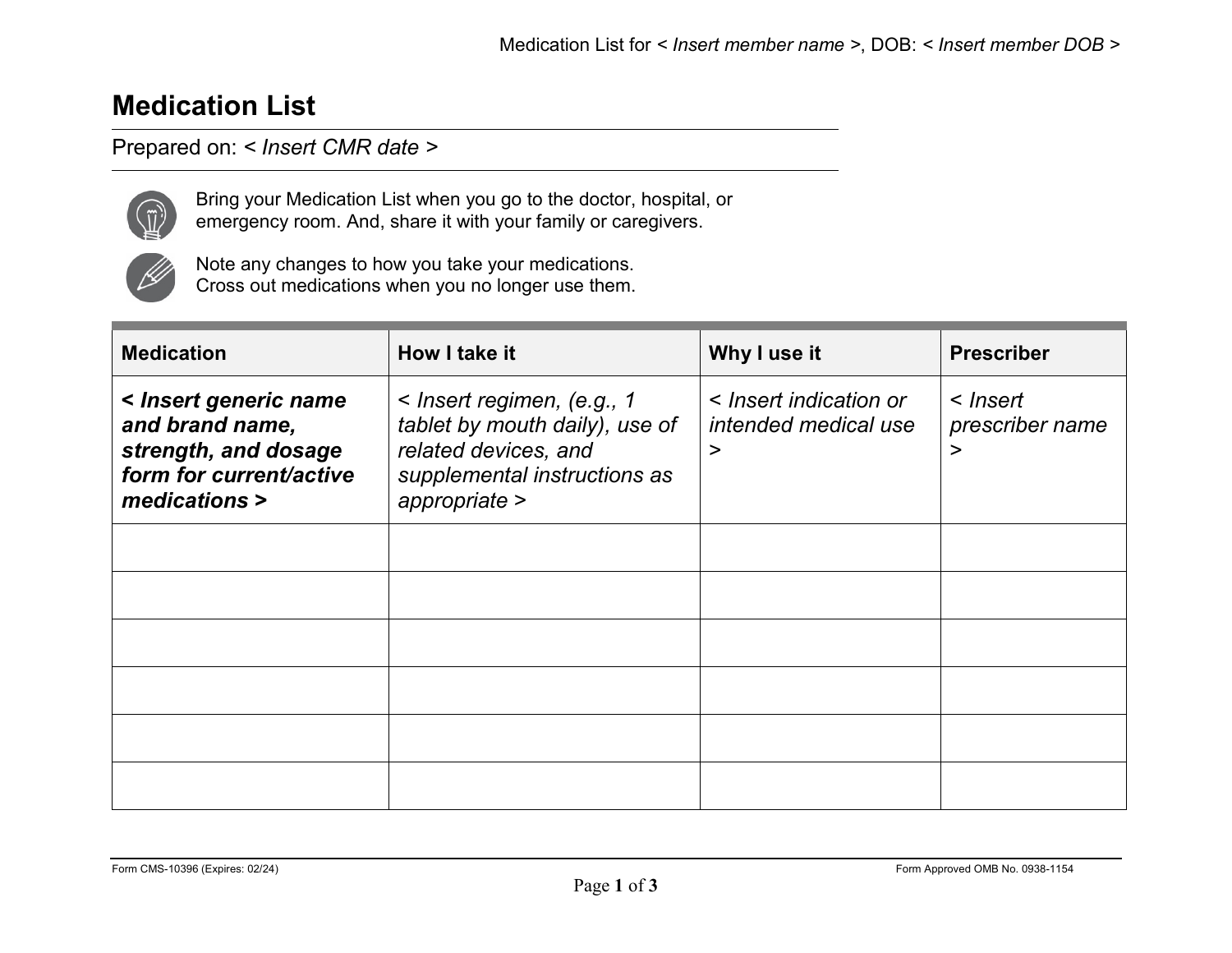

Add new medications, over-the-counter drugs, herbals, vitamins, or minerals in the blank rows below.

| <b>Medication</b> | How I take it | Why I use it | <b>Prescriber</b> |
|-------------------|---------------|--------------|-------------------|
|                   |               |              |                   |
|                   |               |              |                   |
|                   |               |              |                   |
|                   |               |              |                   |

## y • **Allergies:**

*< Insert allergy information >*